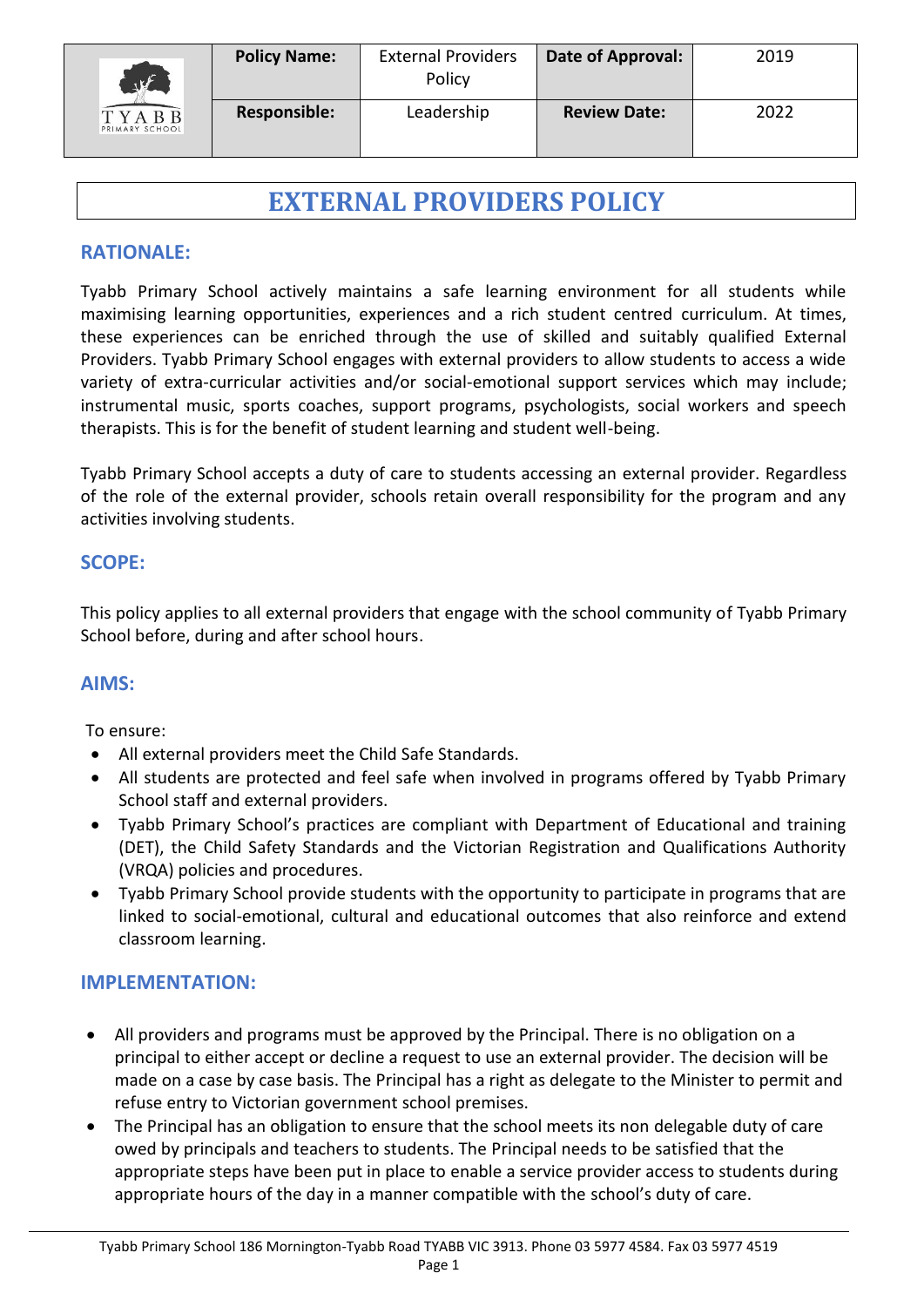- A Principal is not required to accept a parent request for a child to access non department, independent health services during school hours and will consider on a case by case basis. If deemed appropriate, the timing and delivery of the service should not negatively impact on student learning. The particular circumstance of the school, including the model and make up of classroom teaching arrangements, the needs of other students in the class and the programs being run by teachers in the school may also impact on the principal's consideration of a request to enable the provision of health services from school premises.
- The fundamental purpose of schooling is to provide students with access to educational programs during school hours and this should not be impacted by external providers, including independent health services organised by parents.
- If the Principal has allowed the provision of health services from school premises, then the following operational steps should take place:
	- the school council will require the external provider to enter into a licence to use school premises.
	- arrangements will be considered to ensure the school's duty of care.
	- a meeting will take place between the school and the service provider (and the parents of the student who has requested the health services) to confirm the particular arrangements. The meeting outcomes will be carefully documented, and where necessary, included in the agreement between the school council and the external provider.
	- Informed parental consent will also be obtained in writing.
- Before an external provider is selected to assist with the delivery of a program, a thorough check should be completed by the school to ensure that the external provider is appropriate for the program.
- Prior to commencement of a program the school should ensure that the external provider has:
	- Completed the required OHS induction and meets all of the requirements listed in the departments OHS Induction Checklist. This includes emergency management procedures.
	- Provided a copy of a current public liability insurance certificate (minimum \$10 million) and if applicable a workers compensation certificate.
	- Provided a copy of their Working with Children Checks as per DET guidelines.
	- Demonstrated that they have the correct qualifications and/or experience for their specific role/s.
	- Professional indemnity, public liability, building and contents and any other necessary insurance to cover the needs of programs offered by external providers is met by the provider if offered off site.
	- Acknowledged that they have read the Child Safe Policy and will adhere to the Tyabb Primary School Child Safe Code of Conduct.
- Students will attend programs offered by external providers only with the express prior written consent of their parents.
- Students who do not attend an activity provided by an external provider during school hours will be provided with suitable alternative activities.
- Efficient notice will be given for programs offered by external providers for payment arrangements.
- Where parents pay for instrumental services or OSHC external providers, payment is a matter of private arrangement between parents and the provider. The school takes no responsibility for financial loss or service provision.
- School Council approval is required for school camps or ongoing external partnerships, for example, Out of School Hours Care.